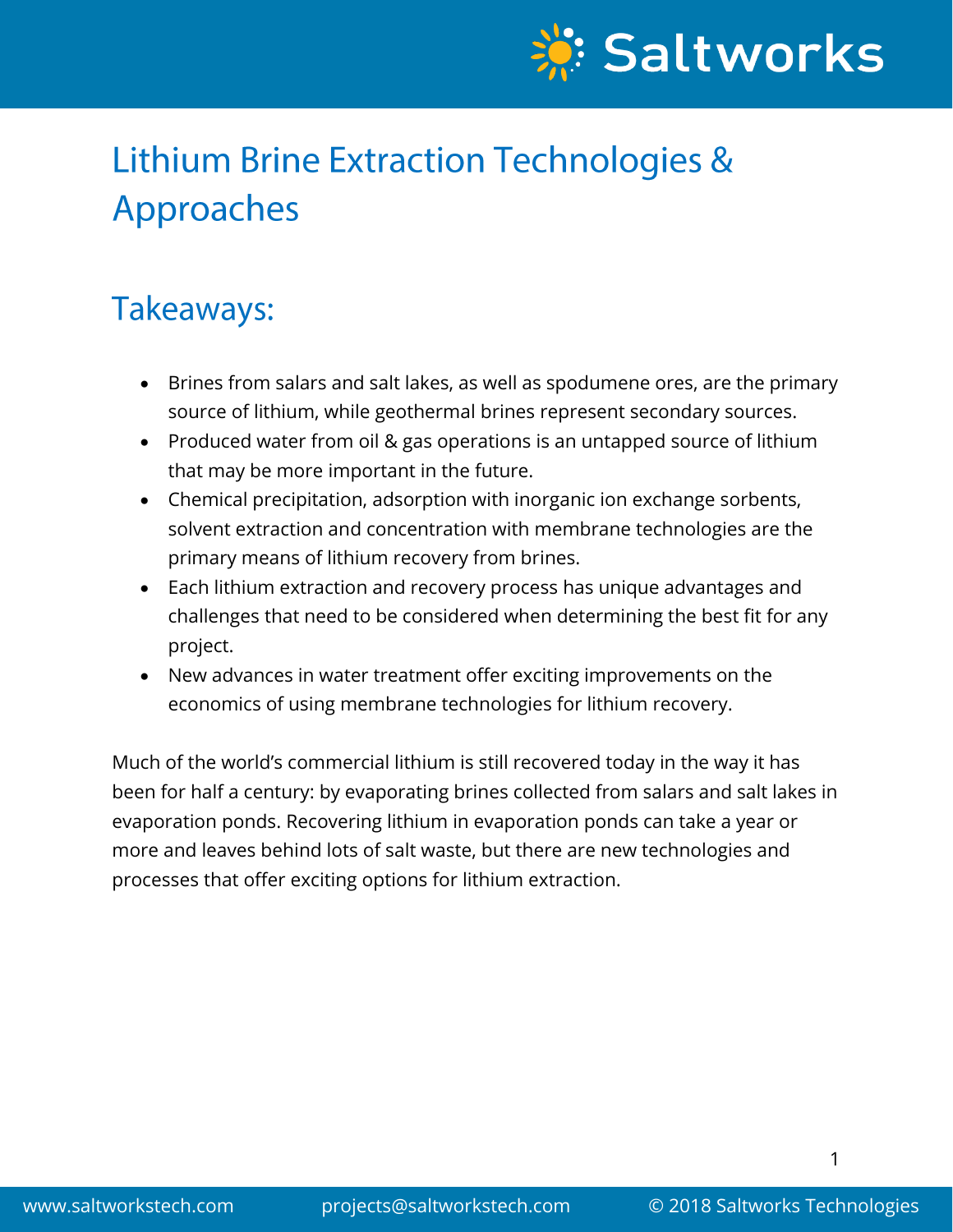

#### **Summary of Major Lithium Brine Resources and Dominant Recovery Processes**

| <b>Resource</b>              | Lithium<br>(mg/L) | <b>Dominant Process</b>                                                          | <b>Challenges</b>                                                                                                                                                                                   | <b>Opportunities</b>                                                                                                                                                 |
|------------------------------|-------------------|----------------------------------------------------------------------------------|-----------------------------------------------------------------------------------------------------------------------------------------------------------------------------------------------------|----------------------------------------------------------------------------------------------------------------------------------------------------------------------|
| Salars (Lake<br>Brines)      | $200 -$<br>7,000  | Staged evaporation to<br>atmosphere,<br>concentrating and<br>producing lithium.  | Large land areas and<br>significant quantities of water<br>used to extract lithium from<br>lake beds.<br>Minimum 18 months from<br>pond start-up to first<br>production due to slow<br>evaporation. | Massive resource with<br>available natural<br>evaporation energy.<br>Opportunity to hybridize<br>evaporation with<br>concentration and<br>purification technologies. |
| Groundwater<br><b>Brines</b> | 20-200            | Lithium absorption-<br>desorption on a metal<br>oxide, following by<br>refining. | Tend to be richer in hardness<br>than salars, making<br>processing more challenging.                                                                                                                | Vast resources in USA,<br>close to major lithium<br>utilization plays.                                                                                               |
| Oil & Gas<br><b>Brines</b>   | 50-100            | No dominant process<br>established.                                              | Low concentration and<br>extremely large volumes<br>needed, while most produced<br>waters are spread out and<br>smaller volume.                                                                     | Attractiveness of oil & gas<br>wastewater adding value.                                                                                                              |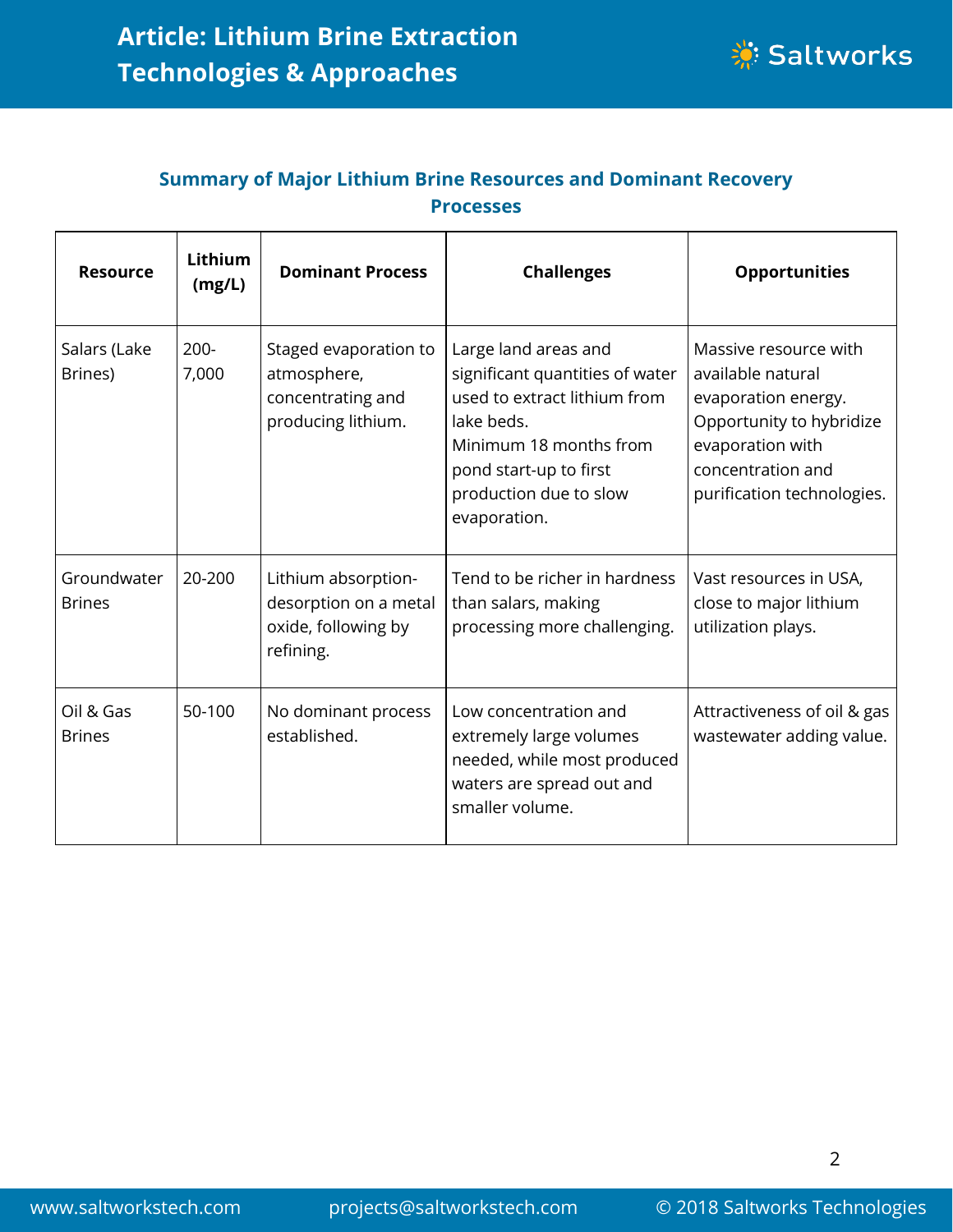



#### What are the Primary Sources of Lithium?

The demand for lithium is outpacing the rate lithium is being mined from brines, due to continuing advancements in mobile devices and electric cars. Lithium is an abundant element, however, there are very few commercial resources where lithium is found in concentrations sufficient for producing useful lithium compounds. The primary sources of lithium are in [brines](https://www.theguardian.com/sustainable-business/2017/jan/17/white-gold-companies-search-lithium-bolivia) from salars and salt lakes, and lithium-bearing spodumene ores, while geothermal brines represent the second most productive sources of lithium. Lastly, produced waters from oil & [gas](https://rockstone-research.com/images/pdfs/MGX_TechnicalReportRapidLithiumExtractionProcess.pdf) fields are an [untapped](https://rockstone-research.com/images/pdfs/MGX_TechnicalReportRapidLithiumExtractionProcess.pdf) source of lithium that may grow in importance in the future. To ensure the productivity of these [lithium](https://www.saltworkstech.com/industries/lithium-extraction-and-refining/) resources, it is essential to have lithium recovery [technology](https://www.saltworkstech.com/industries/lithium-extraction-and-refining/) and processes that are optimized to the characteristics of each individual resource, such as the concentration of lithium, the ratio of lithium to magnesium and calcium ions, and relative concentrations of other ions.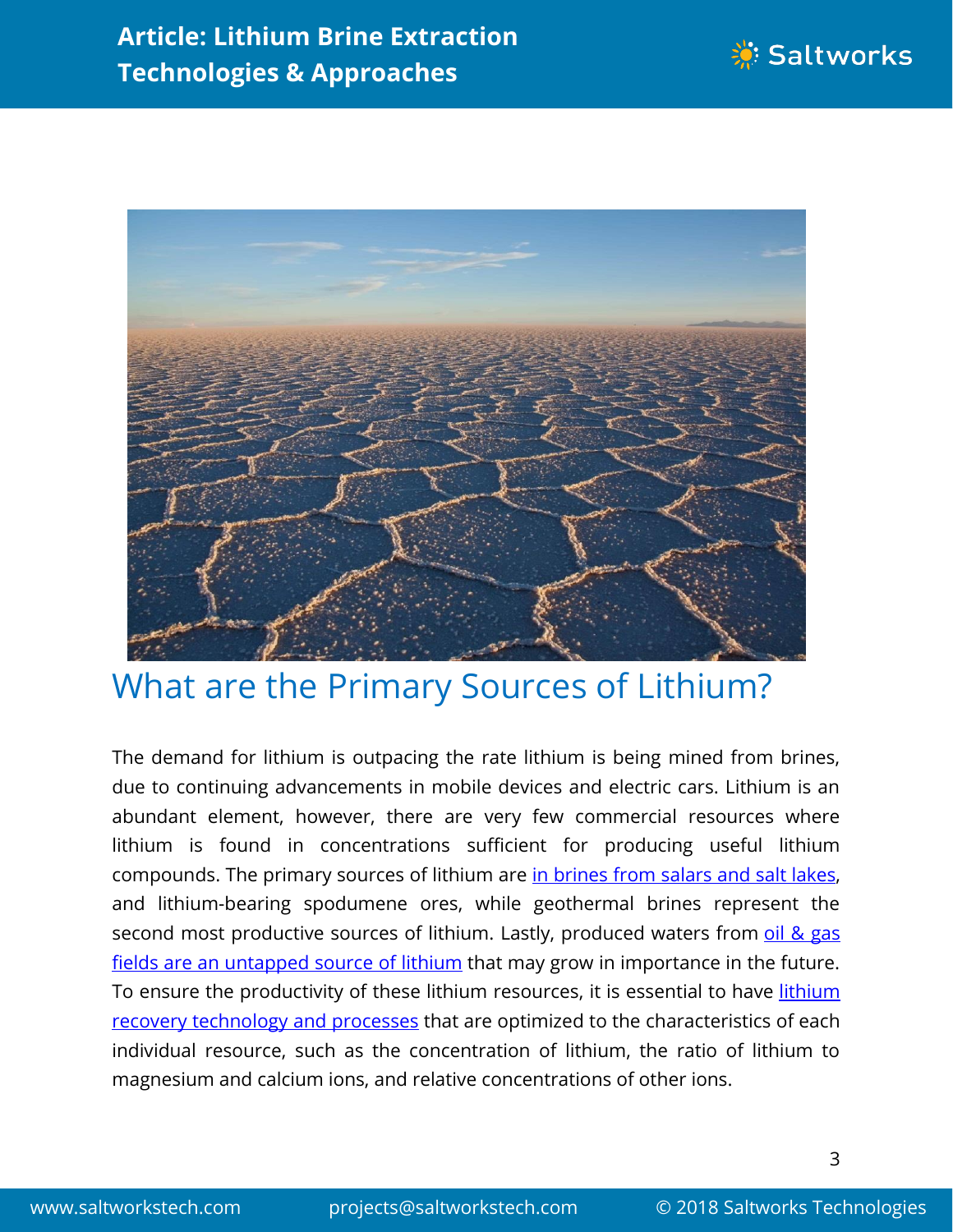

# Lithium Recovery via Chemical Precipitation

Lithium recovery via conventional chemical precipitation normally starts by subjecting lithium-rich brine to a series of solar pond evaporations. This will precipitate other salts such as sodium chloride and potassium chloride, while concentrating the lithium. Lime (calcium hydroxide) is then added to the concentrated lithium brine to further remove magnesium as magnesium hydroxide, and sulfate as calcium sulfate. Any calcium in the concentrated brine is removed as calcium carbonate by adding sodium carbonate. The brine that results from these chemical precipitations is then subjected to a carbonation process, where the lithium reacts with sodium carbonate at 80-90°C to produce technicalgrade lithium carbonate. This can be further purified to produce battery-grade lithium by re-dissolving the lithium carbonate, and then using an ion exchange process to remove impurities.

To reduce the time required for solar evaporation concentration, lithium will sometimes be precipitated as lithium phosphate, which precipitates more quickly than lithium carbonate due to its roughly 30-fold lower solubility. Lithium phosphate is then converted into battery-grade lithium hydroxide through an electrochemical process.

# Lithium Recovery via Adsorption

Lithium selective ion exchange sorbents are a promising alternative for extracting lithium from brines. Inorganic ion exchange sorbents, such as lithium manganese oxides, spinel lithium titanium oxides, and lithium aluminum layered double hydroxide chloride, have been shown to have high lithium-selective uptake capacity. However, the recovery process requires the lithium to be in contact with these sorbents for long periods of time. Additionally, sorbents can be very expensive; they are mostly available as powders that require energy-intensive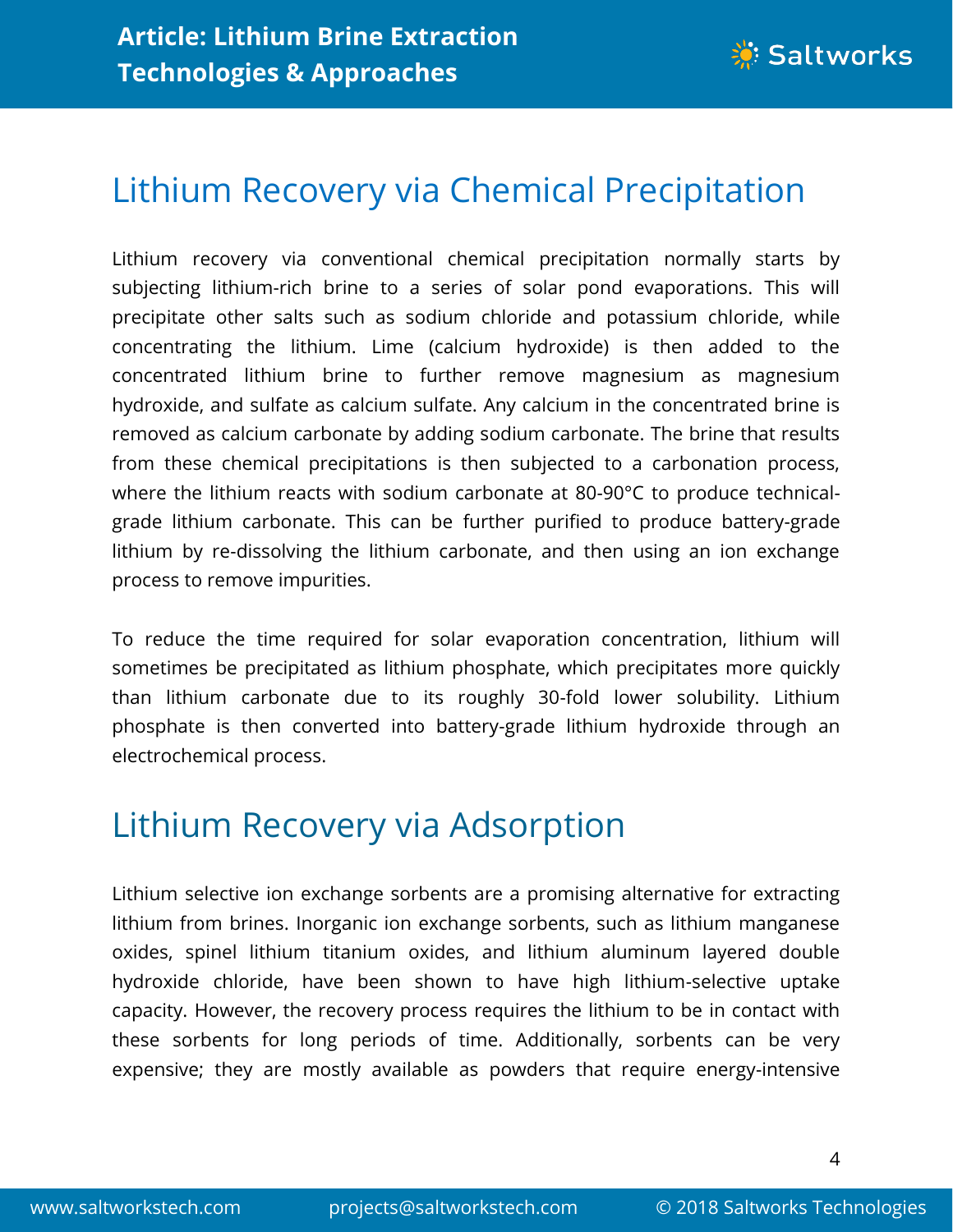

processes for lithium recovery and can degrade during the acid-driven desorption process.

A novel technique based on an electrolytic cell that contains LiFePO<sub>4</sub>/FePO<sub>4</sub> as an electrode material has been studied to selectively recover lithium. Under an electrochemical process, lithium ions from a lithium-bearing brine are selectively intercalated into a cathode made from  $FePo<sub>4</sub>$  to form a lithium-saturated LiFePO<sub>4</sub>. Then, the current is reversed, turning the LiFePO $_4$  into an anode that can be used to recover lithium.

## Lithium Recovery via Solvent Extraction

One approach that has been tested to selectively recover lithium from brine involves using an organic phase comprising kerosene and an extractant, such as tributyl phosphate, trioctylphosphine oxide (TOPO), and beta-diketone compounds. Although these organic phases show very high selectivity toward lithium over sodium and magnesium ions under optimized conditions, the lithium stripping phase uses solvent extraction that can result in costly equipment corrosion. In addition, the residual brine that remains after lithium extraction may require posttreatment to remove the leached solvent before it can safely be sent for disposal.

# Lithium Recovery Using Membrane **Technologies**

Reverse osmosis (RO) and nanofiltration (NF) processes have been studied for pre-concentrating or separating lithium from a lithium-